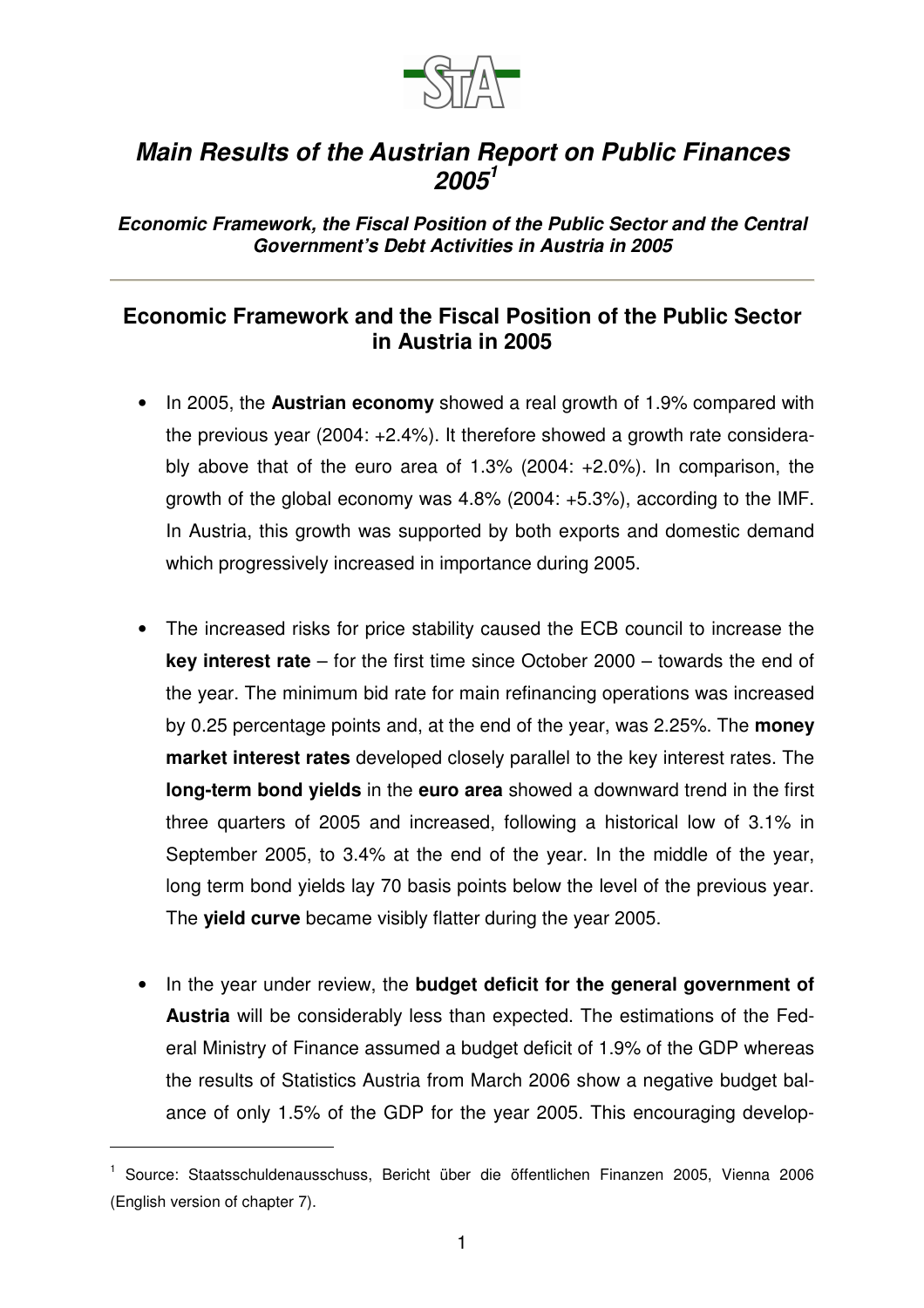

ment can be traced back primarily to higher-than-expected taxation revenues which the central government partially used to reduce its budget deficit. Compared with the previous year, the budget deficit of the general government was increased mainly by the second stage of the taxation reform 2004/2005 and lay 0.4 percentage points of the GDP above the value of the previous year of 1.1% of the GDP.

- In 2005, despite the comprehensive taxation reform, the **revenue of the public sector** increased somewhat more strongly compared with the economically weak years 2002 and 2003. Compared with the previous year, the taxation amount of the administrative public bodies in the representation of the European System of National Accounts (ESA 95) increased by 0.7 billion euros or 1.1% (2004: +2.4 billion Euros or +3.7%; 2003: +0.3 billion Euros or +0.5%). The **provinces** showed a relatively high increase in the development of their **taxation and transfer revenues** totalling 4.0% (2004: +1.6%). In particular, revenue from transfer payments of the central government and the social security funds showed a dynamic development. In contrast – according to provisional data – the 3% increase in the taxation and transfer revenues of the **municipalities** (including Vienna) was considerably lower than that of the previous year (2004: +6.1%). The taxation revenue of the **central government** increased by 0.9% in 2005 (2004: 3.4%).
- On the one hand, measures taken in the previous years to brake the dynamism of expenditures (pension reforms, administration reforms, stricter budget controlling) helped on the **expenditure side**. On the other hand, the public budgets were burdened by measures taken in the previous years to stimulate the economy and promote growth (packages to stimulate the economy 2001/2002, Growth and Competitiveness Package 2003, initiatives to support research activities). The **programmes passed in the year under review** to increase employment ("Apprentice Initiative", "Regional Employment and Growth Initiative 2005/2006", "Law for Enhanced Employment Prospects 2006") will, to a large extent, only make an impact on the budget after 2006. In 2005, above-average expenditure increases could be observed for **intermediate consumption** (including rentals) and social benefits in kind (hospitals,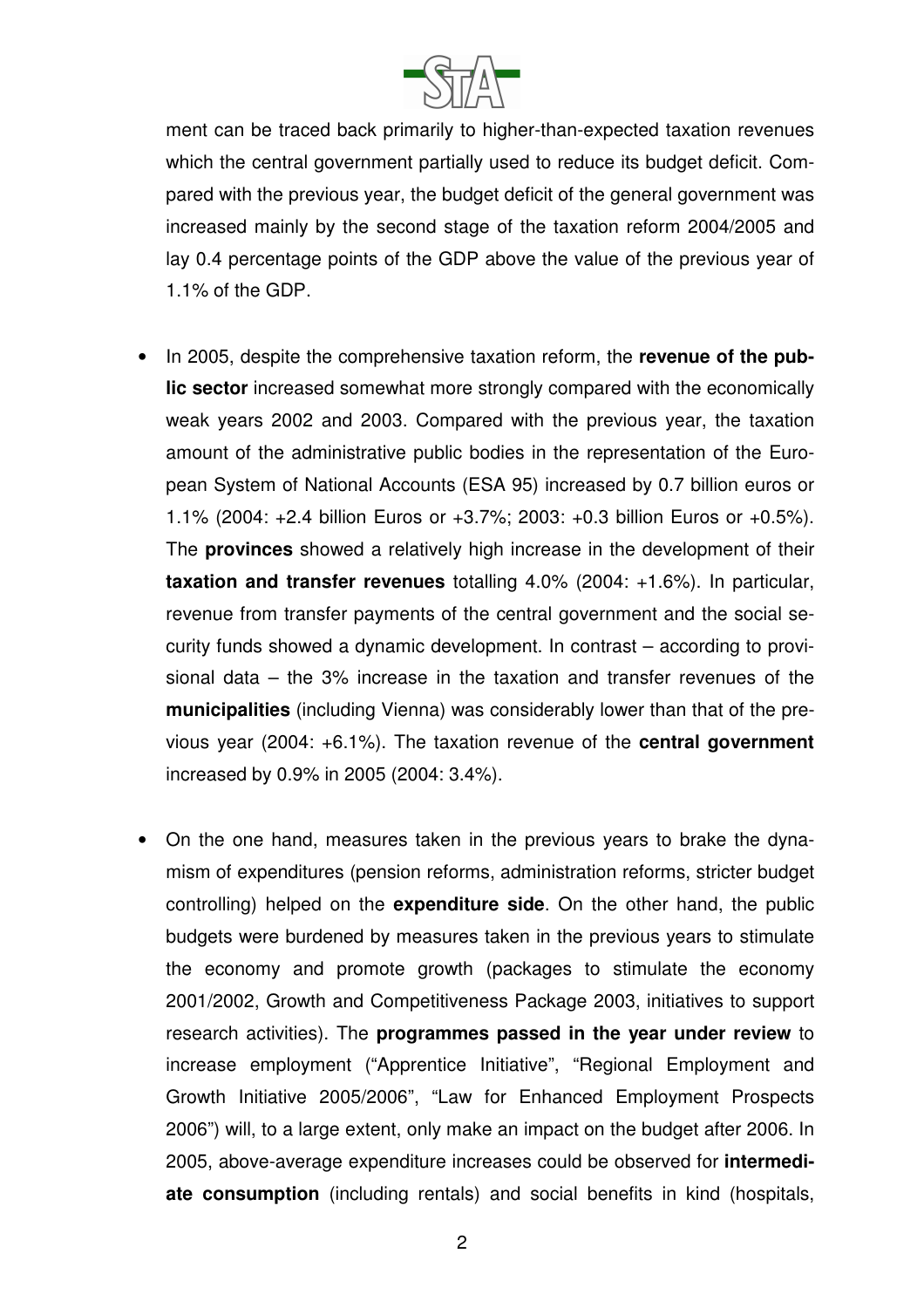

above all) as well as in the **gross investments** of the state. The costs for **active civil servants**, in accordance with the ESA 95 (payments to the employees including actual social security contributions and imputed pension contributions), showed a comparatively dynamic development of +3.3% in 2005. This is a reflection of the somewhat higher salary adjustment as well as a (probably) slight increase in the personnel of the public sector.

- In the year 2005, the **total revenue of the general government** amounted to 118.2 billion euros or 48% of the GDP and the **expenditures** reached 122.2 billion euros or 49.6% of the GDP. Measured against the average for the past five years, the total revenue of the state demonstrated a growth of 2.2%, as a result of the improved economic situation and the delaying effects of the taxation reform 2004/2005, which was slightly above the average for 2001 to 2005 of 1.9% per annum. The total increase in the state's expenditure, amounting to 3.0%, also exceeded the 2.7% average of the previous five years. The **tax ratio of the general government** (taxation revenue including actual social securities contributions in % of the GDP) decreased by 0.7 percentage points of the GDP to 42.0% of the GDP in the year under review and came close to the 40% ratio targeted for 2010 (2004: 42.7% of the GDP; 2003: 43.1% of the GDP).
- The **sectoral distribution of the budget balances** in Austria shows a revised view of the budget development at the level of the provinces. At the end of March 2006, the Statistics Austria (in accord with Eurostat) altered the ESA 95 accounting of **loans made by the provinces for hospital financing**. The granting of loans by the provinces to cover the deficits of their hospital enterprises will no longer be evaluated as a financial transaction but as Maastrichteffective subsidy financing. This new interpretation decreases the positive budget balance of the provinces by 0.1% of the GDP for each of the years 2001, 2002 and 2004, and by 0.4% of the GDP for 2003. The **budget surplus at the level of the provinces** of 0.2 billion euros or 0.1% of the GDP was extremely low in 2005. In addition, this slight budget surplus is exclusively the result of the chambers of the provinces whereas, in the narrow sense, they themselves (without Vienna) probably only achieved a balanced budget.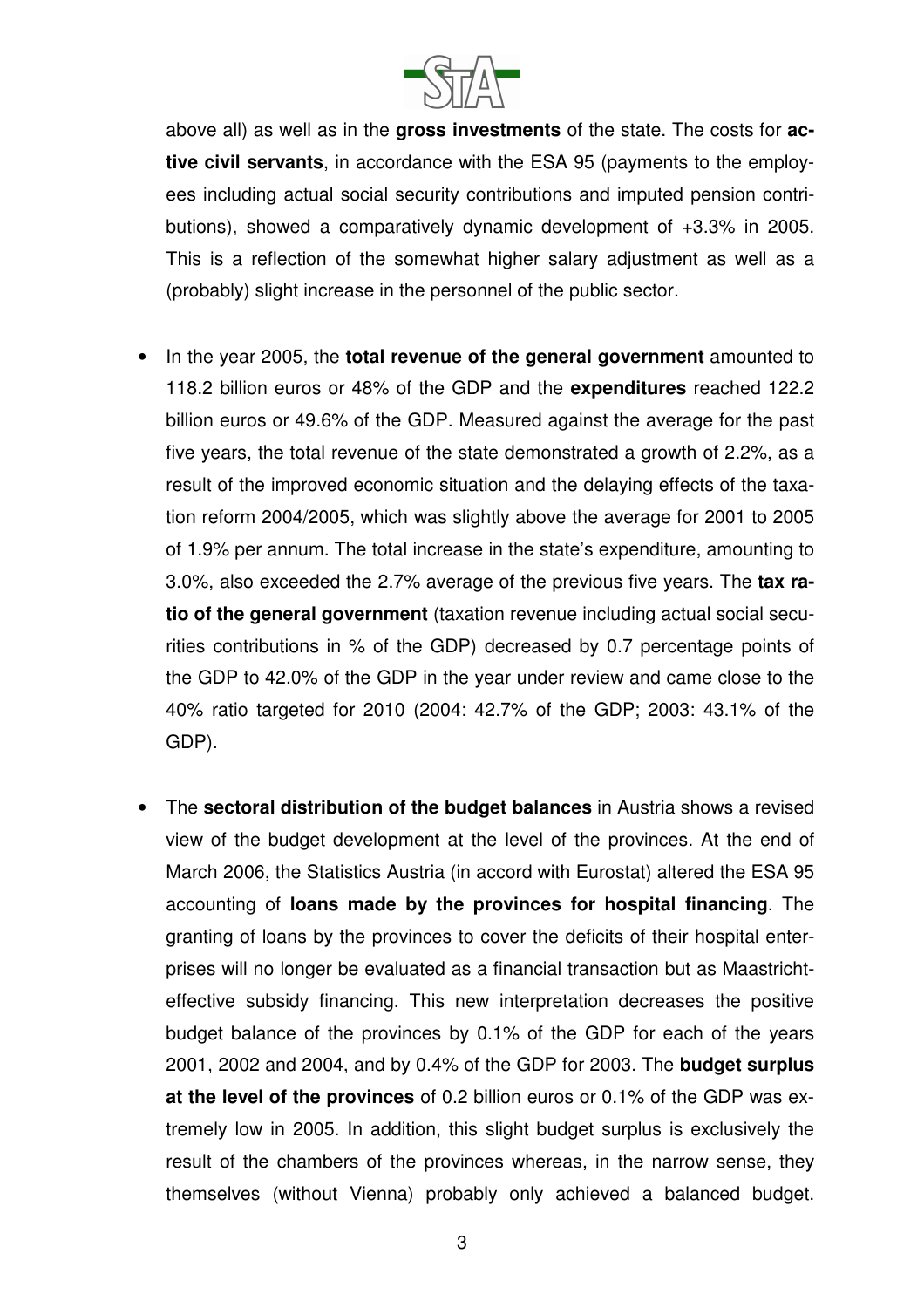

Compared with the previous year, 2005 showed a deterioration in the budget balance for all public administrative bodies. The **deficit of the federal sector** increased from 1.4% of the GDP (2004) to 1.7% of the GDP (2005) and the **surpluses of the provinces and municipalities** seem to have decreased from 0.3% of the GDP (2004) to 0.2% of the GDP.

- If one analyses the **structure of public expenditure**, one is confronted with the following picture: more than 60% of the state's expenditures are used for transfers to third parties (social benefits to private households and subsidies to enterprises), almost 30% for the production of public goods and services (salaries and wages, material expenses) and approximately 6% for interest payments on the public debt. Only around 2% of the total expenditure is used for investments (gross investments). In the **period from 2001 to 2005, intermediate consumption,** with a portion of around 9%, showed the largest increase of 5.4% per year. This can be attributed to the dynamism in the spin-off area (rental payments to the real-estate enterprises of the public administrative bodies), leasing activities, new EDP systems, as well as higher maintenance costs and energy prices. Compared to this, **staff remuneration**, with 19% of the total expenditure, showed only a moderate increase of 2.7% per annum. **Transfer payments** (to private households and enterprises) increased by 3.2% and 2.5% respectively per annum and interest payments for the public debt decreased by an average of 2.3% each year.
- With 3.0% per annum, the **gross investments** of the state showed a relatively strong increase in the period from 2001 to 2005 starting, however, from a low level. Institutional changes in the state sector in 2001 (spinning-off of hospitals and market-like services on the central and municipal level (Federal Real-Estate Company (BIG), water supply, sewage disposal, garbage disposal, housing, congress halls)) led to a definite decline in public investment in the sense of the ESA 95. If one adds the investments of the spun-off entities to the **state's investments**, the **gross investment of the state (including spinoffs after 1997)** reaches a magnitude of 5 billion euros with an increasing nominal trend (2005: 5.5 bill. Euros or 2.2% of the GDP; 2001: 4.9 billion euros or 2.3% of the GDP). In 2005, the increase in gross investments (in-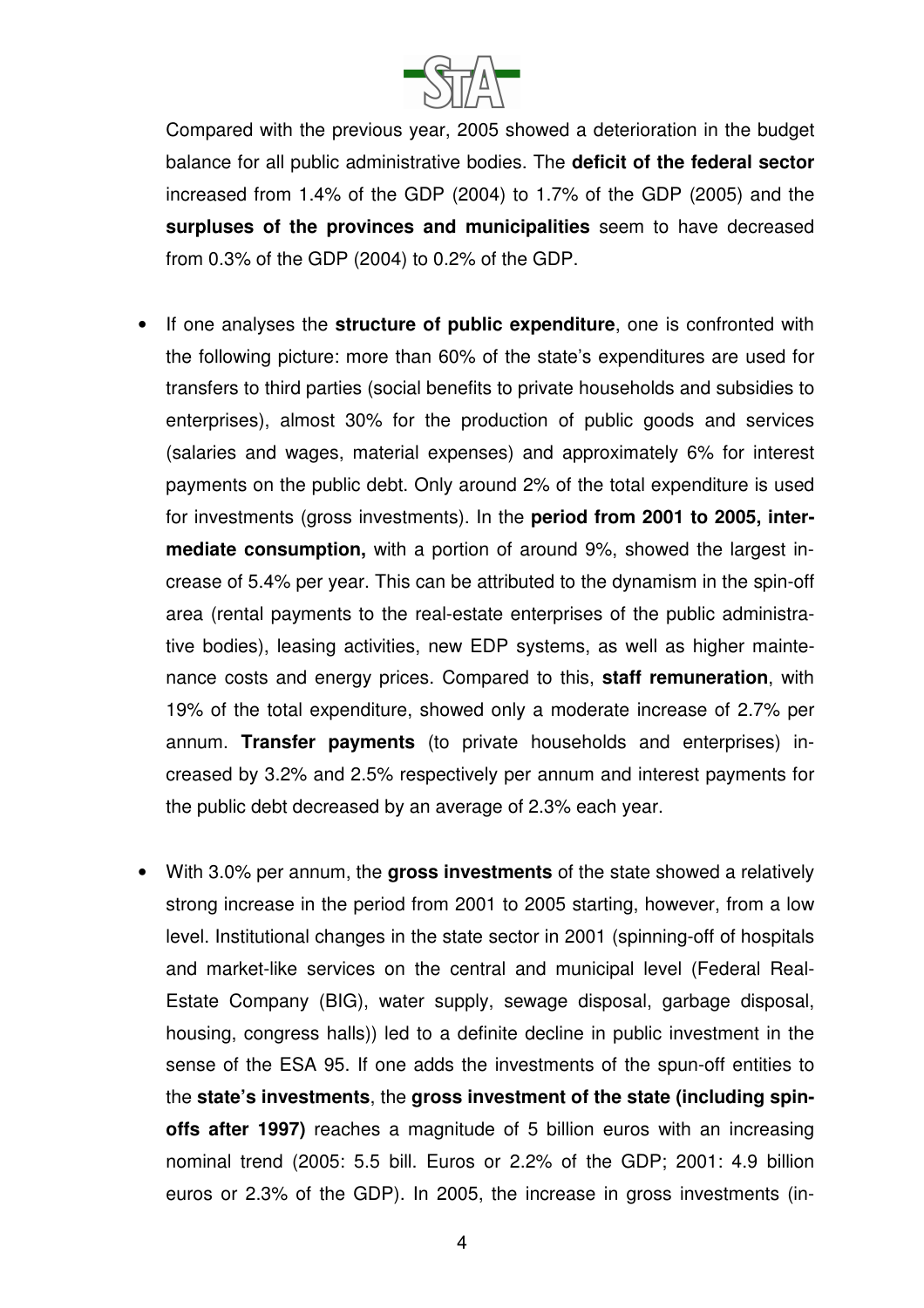

cluding spun-off entities) of 4.3% appears to be relatively significant. In this case, investments at the municipal level, in particular, increased. Here, it must be observed that leasing financing (operating leasing) is entered as an intermediate consumption and not as an investment.

- **Taxes and social security contributions** play a crucial role, on the **income side**, in financing public spending. They cover 90% of the revenue of the state. Additional sources of finance are **"production profits"** (including payments for hospital services, nursing homes and communal public utilities), the state's **"assets income"** (interest, dividends, license payments) as well as **"transfers"** (education fees, court fees) which, measured at their respective ratios of 3% to 4%, are of comparatively little importance.
- Although there are more than 100 different **tax categories** in Austria, ten categories account for 90% of the direct and indirect taxation revenue. The largest single tax is the **value-added tax** which makes up around 30% of the total tax revue of the state. **Wage tax** plays a similarly important role in connection with taxation revenue and accounts for almost 60% of direct taxes and almost 30% of the total taxation revenue. In 2005, 53% of taxation revenue was made up of the sum of indirect taxes.
- There are close connections between the four sub-sectors of the state which is empirically demonstrated by the high volume of **intergovernmental transfers**. Although the tax ratios of the individual public administrative bodies, regulated in the Financial Equalization Act (FAG), are entered as tax revenue for the individual legal entity, the **intergovernmental transfer revenues of the provinces** cover more than one half, and those of the **municipalities** around one fifth, of the respective total income. The federal contribution to pensions results in an intergovernmental revenue ratio of more than 25% for the social security funds. If one investigates the **expenditure side**, it becomes clear that the federal level essentially (co)finances services which are provided by other public legal entities (teachers in the provinces, transfers for housing development, environmental purposes and infrastructure, the federal contribution to hospital financing, compensation for transferring federal roads to the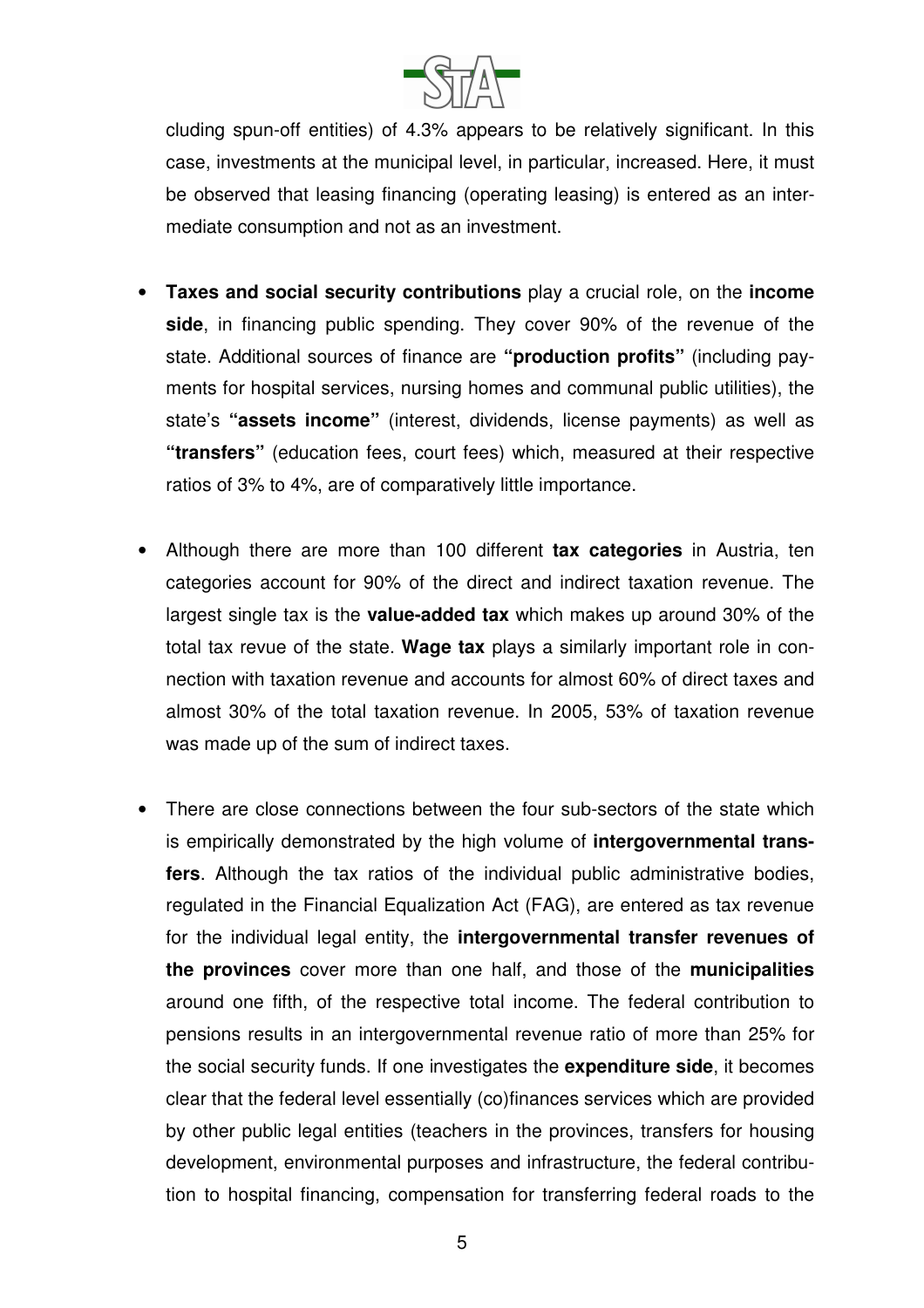

provinces, undesignated funds in accordance with the FAG 2005, subsidies for sewage disposal and water supply (water sector).

- In a **comparison over time**, the extremely dynamic **flow of intergovernmental payments** becomes apparent. Intergovernmental transfers (on the expenditure side) expanded by 6.7% per annum between 2001 and 2005. This is an indication of the increasingly complex financing network of the public budgets in Austria and the need for a reform to disentangle competences and financing within the public sector. The dynamism of these transfer flows is further increased by the fact that areas of responsibility are continuously spun-off from the individual budgets and performed by own sub-units (funds, associations and other entities). There is no change in this picture when only payment flows between the sub-sectors (central government, provinces, municipalities, social security funds) are considered.
- According to preliminary results, the **debt level, in accordance with Maastricht**, reached 155.1 billion euros at the end of 2005 – and increased by 4.5 billion compared with the previous year (2004: 150.6 billion euros). Measured against the GDP (end of 2005), it was possible to reduce the debt ratio by 0.7 percentage points of the GDP from 63.6% (end of 2004) to 62.9% of the GDP (end of 2005). Deviating from the Eurostat findings, if one neglects **intermediary financing by central government for public entities** which, from an economic viewpoint, should be included in the private sector, at the end of 2005, Austria had only failed to satisfy the Maastricht upper limit of 60% of the GDP by approximately one percentage point of the GDP (end of 2005: 151.2 billion euros or 61.3% of the GDP).
- At the end of 2005, 90.7% of the total national debt fell on the **federal level**, 4.4% on the **level of the provinces**, 3.8% on the **municipal level** (including Vienna) and 1.1% on the **social security funds**. Looking at the **individual sectors** in the current report, one notices that, compared with the previous years, the classification of the liabilities and/or receivables of a sub-sector of the state (central government, provinces, municipalities, social security funds) has been altered towards a net debt concept (financial liabilities minus finan-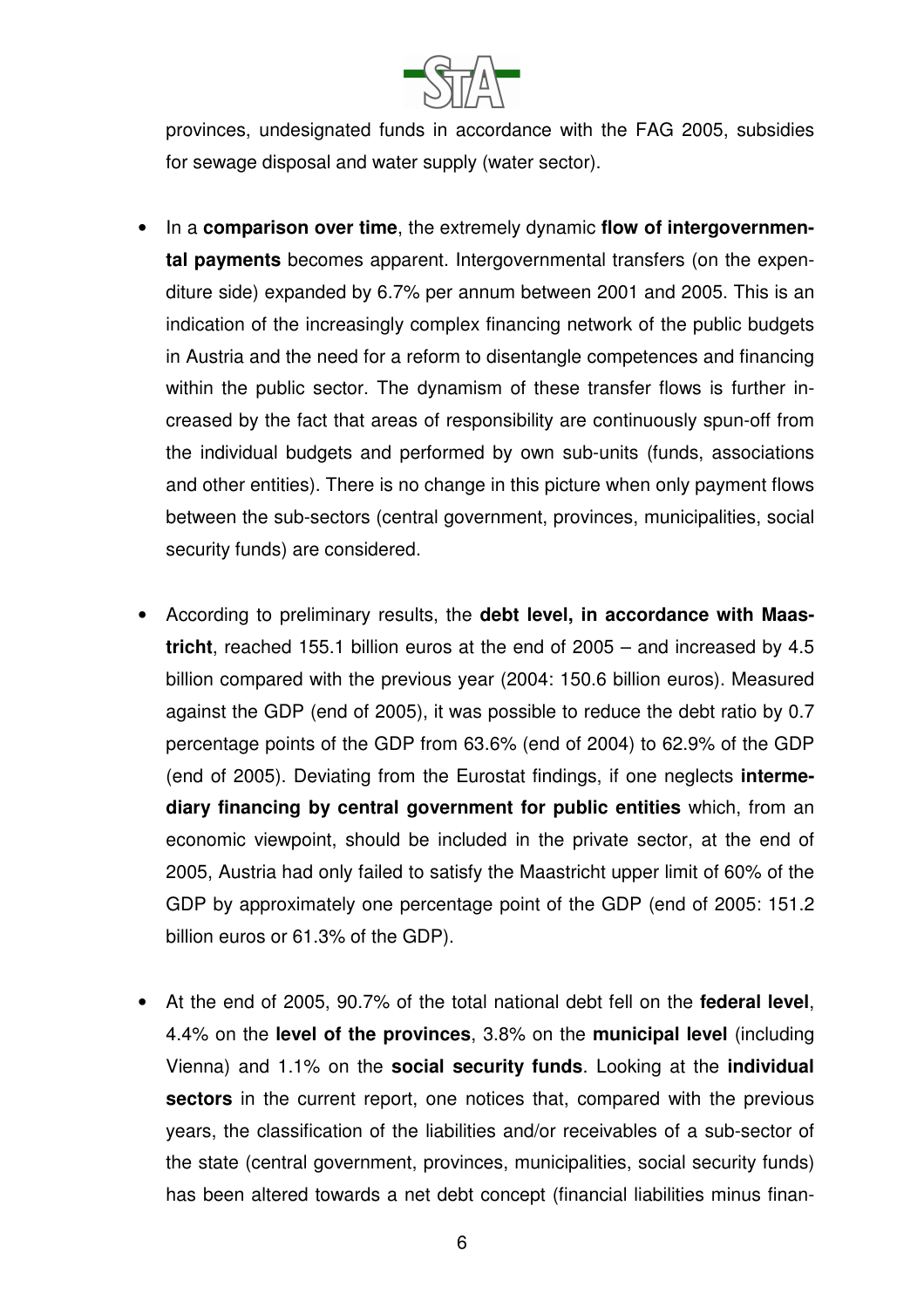

cial intergovernmental assets). The **classification according to sectors for the intergovernmental liabilities and/or receivables** is now made from the point of view of the creditor and not the debtor. This means, for example, that the central government's financing of the provinces within the framework of intermediary financing of legal entities is represented as a debt and that federal bonds in the possession of other sub-sectors decrease the debt of the investor (e.g. the social security funds) and not that of the central government.

- The overall picture of the **creditor structure of the public debt** has been dominated by the distribution of ownership of the federal debt and the parameters in existence since the implementation of the EMU. In the seven years of the EMU's existence, the portion of **debt owned by foreign creditors** has increased from 48% (end of 1999) to 74% at the end of 2005. This displacement of the distribution of ownership can be traced back primarily to the purchase of **federal bonds** by foreign investors. The central government satisfies its financing requirements, to a very large degree, through the emission of bonds which are almost entirely purchased by foreign investors (from the euro area, in particular). The Austrian **banking sector** still forms the most important **domestic creditor** of the public debt even though this has, once again, decreased (end of 2005: 13%; end of 1999: 27%). At the end of 2005, **private investors** (enterprises and private households) were only in direct possession of securities covering around 1% (approximately 1.5 billion euros) of the public debt. However, the importance of private household as creditors of the state becomes somewhat greater when one takes the indirect ownership of government bonds included in investment funds into consideration. At the end of 2005, this amounted to around 2.5 billion euros.
- **To summarize**, it can be determined that, in an international context, **Austria's fiscal position**, with a budget deficit of 1.5% of the GDP at the end of 2005, stands out positively and, in view of the economically weak years 2001 to 2003 and the taxation reform 2004/2005, can be regarded as relatively low. However, without programmes to curb dynamic expenditures, particularly in the health-care sector, and to increase efficiency in order to realize the concerted reduction in personnel (administration reform II) while maintain-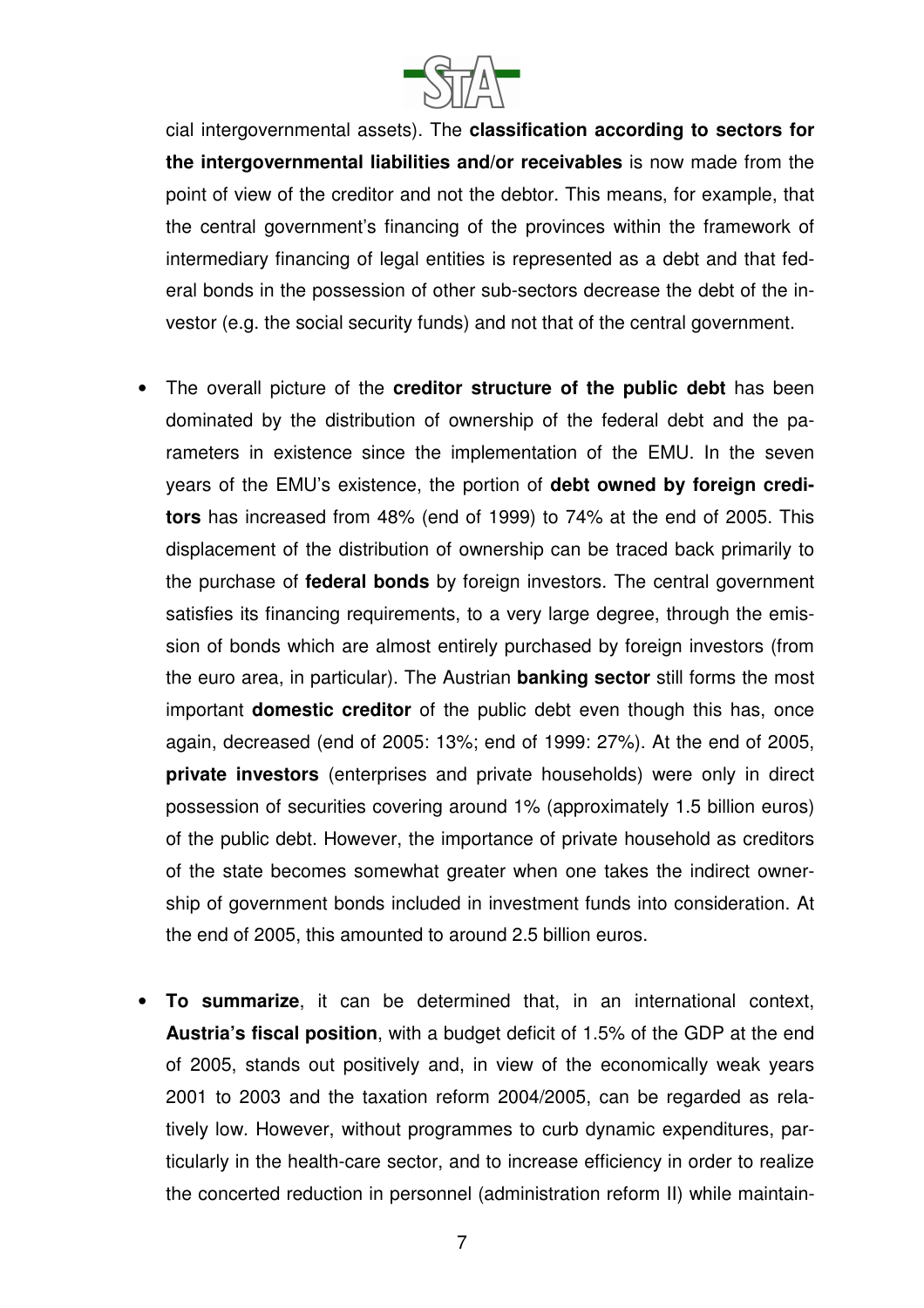

ing the level of services, the goal of a balanced budget for the general government until 2008 hardly appears possible. When dealing with the **"quality" of the public finances**, it can also be asserted that the taxation and duties measures of 2005 (second stage of the taxation reform 2004/2005, increase in the pension and health insurance contributions) contributed to indirect taxes and social security contributions gaining in importance on the income side and that the tax-to-GDP ratio (taxation and actual social security contributions measured against the GDP) decreased comparatively strongly (2005: 42.0% of the GDP; 2004: 42.7% of the GDP). If one includes the investments made by the spun-off entities, which were formerly part of the public sector, with public investments, it would appear that the increase in gross investments (including spun-off entities) of 4.3% in 2005 was relatively pronounced.

## **The Central Government's Debt Activities and the Creditors' Structure in 2005**

- The **debt of the central government** (without own security holdings) reached 141.3 billion euros at the end of 2005 and, thereby, lay 5.8 billion euros or 4.3% above the comparable value of the previous year of 135.6 billion euros. Measured against the GDP, the level of debt of the central government hardly changed (end of 2005: 57.3% of the GDP; end of 2004: 57.2% of the GDP).
- The **percentage of foreign currency debt** in the total debt (after swaps) decreased over the year from 9.7% (end of 2004) to 8.2% (end of 2005) as financing in foreign currency has greatly decreased in attractiveness since the establishment of the euro financial market. The central government still does not finance its needs exclusively in the form of euro borrowing, but almost all foreign currency borrowing was transferred into euro categories by way of swaps (cross-currency swaps and interest swaps). De facto, **revaluation gains** hardly had any effect on the level of foreign currency debts (unrealised net gains: 2005: 0.02 billion euros).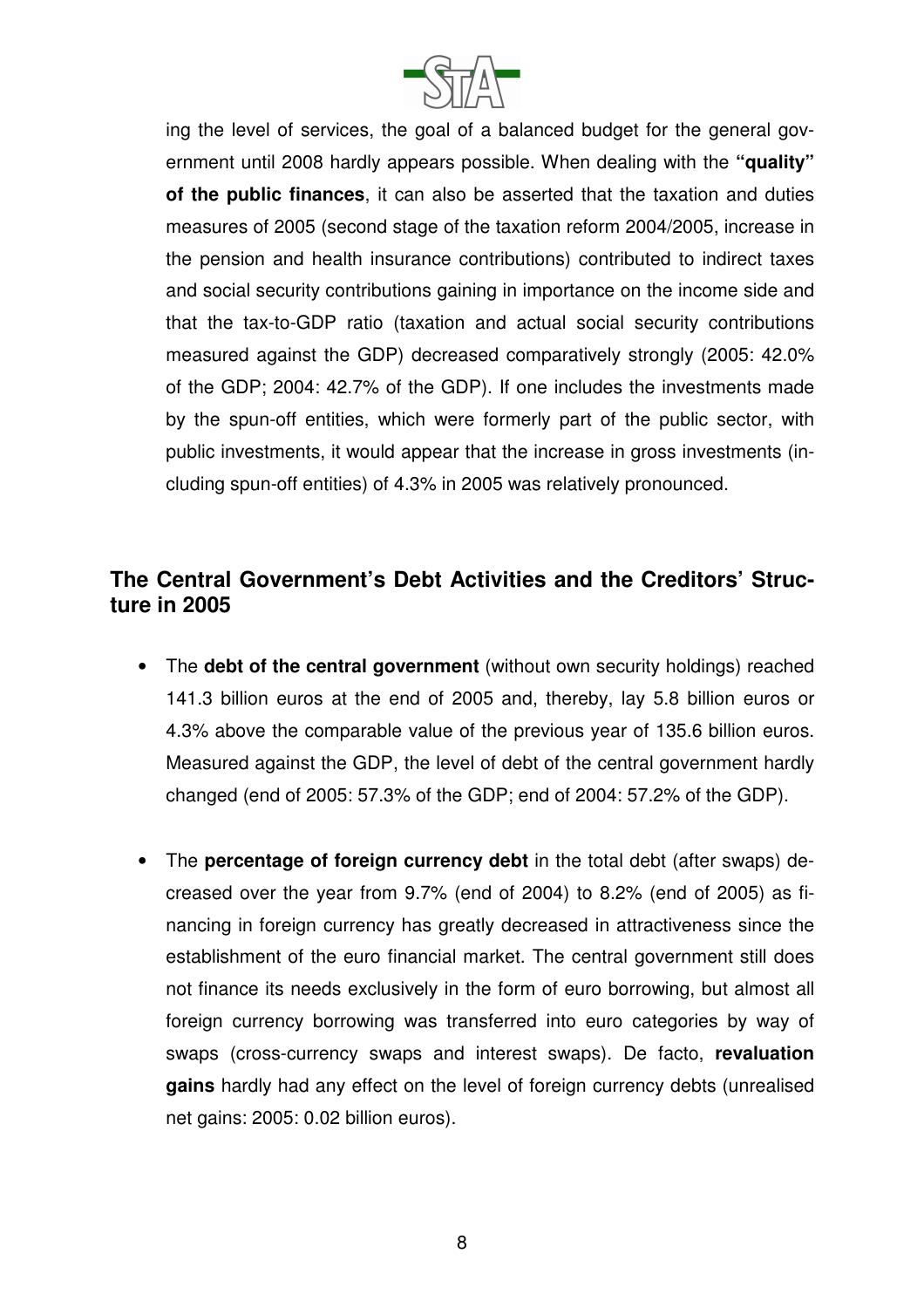

- The extremely low nominal interest level on the euro capital markets at the beginning of the year – which further decreased until September – was used by the debt management of the central government to conclude **long-term financing with fixed interest rates** as possible. In 2005, the gross borrowings had, on average, a very long time to maturity of 15.0 years (2004: 10.6 years). **EUR federal bonds** were, once again, the principle source of financing and their percentage of the gross borrowing (taking swaps into consideration) amounted to around 75%. Extremely long times to maturity of up to 30 years were obtained by bank loans and structured financial products. However, the central government's structured financial products (index-linked bonds, inflation-linked bonds, etc.) were converted into standard products by the debt management through hedging operations (cross-currency swaps, interest swaps, forward exchange operations).
- The **yield difference** to German federal bonds, which have the "benchmark status" in the 10-year maturity segment, was extremely slight in the year being reported. In 2005, the average difference in returns to Germany's 10-year bonds amounted to 2 basis points (2004: 5 basis points). Most other EMU states also demonstrated a similar difference to Germany (EMU average 2005: 3 basis points; 2004: 6 basis points – without Greece and Luxembourg).
- In 2005, **the structure of the central government's debt in Austria** moved further towards euro forms. At the end of the year, 77.0% of the debt of the central government was in **EUR federal bonds** (2004: 77.2%) and 91.8% of **all types of euro debts** (2004: 90.3%). The portion of euro **credit and loan contracts** increased in 2005 for the first time since the mid-1980s and, at the end of the year, amounted to 12.2% (2004: 11.3%) as financing, with extremely long times to maturity of up to 30 years, was carried out primarily in the form of **promissory note bonds** with fixed interest rates. Contrary to some other states in the euro area, no bond emissions were chosen for this long-term segment but – in addition to federal obligations – primarily loan-taking. The **euro debt** (after swaps) increased by a total of 7.3 billion euros or 5.9% to 129.7 billion euros.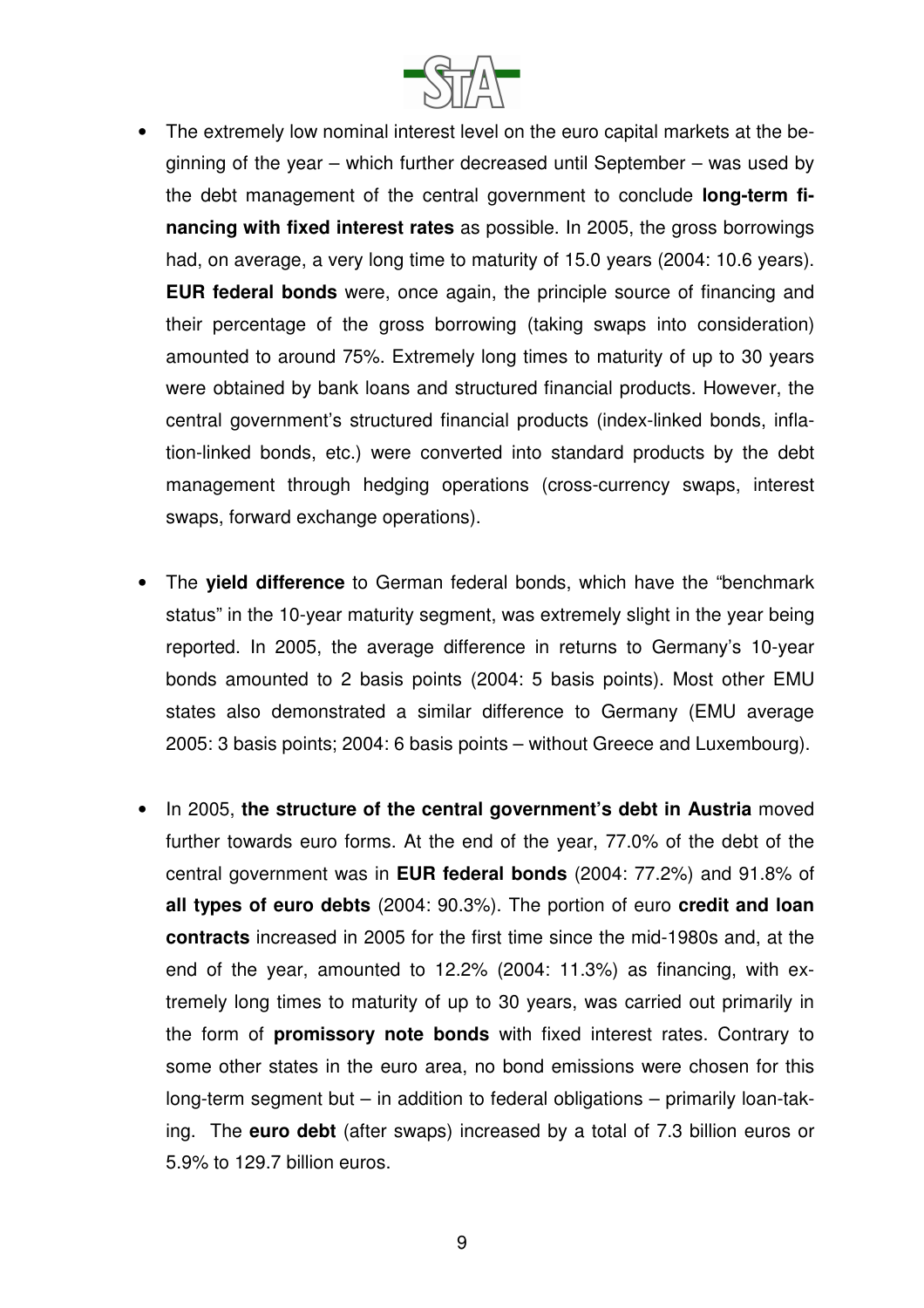

- In the year under review, 2005, **no (or almost no) new financing** was taken out **in foreign currencies** for the second time in succession. A comparison with the relevant framework on the capital markets (interest level, interest differential between currencies, investor structure, liquidity, range of products) spoke in favour of the euro financial market and against taking on any additional exchange rate risk. The **volume of foreign currency liabilities** (taking own holdings and currency swap contracts into consideration), converted into euros, was 11.6 billion euros at the end of 2005; 1.5 billion euros below the value for the previous year of 13.1 billion euros. The portion of Swiss francs in the foreign currency debt increased from 59.5% (2004) to 61.8% (2005) where the Japanese yen decreased to the same degree.
- The establishment of the EMU changed the **investor structure in the central government's debt** decisively. As a result of the euro financial market, foreign financial intermediaries took on the role previously held by Austrian financial intermediaries as the main investors in the central government's debt. The issuing volume of federal bonds in euros (including intermediary financing of public entities and 10% own holdings) reached the level of 16.3 billion euros in 2005. If one ignores the percentage retained, foreign primary dealers took on almost 97% of the volume of federal bond emissions in 2005 (2004: 99%). In addition, a comparatively high amount of promissory note bonds in euros were finalized with financial intermediaries in the euro zone. At the end of 2005, **foreign investors** (particularly from the euro area) financed over 70% of the total federal debt (in euros and foreign currencies).
- The already historically low interest level at the beginning of the year decreased further during the year speaking in favour of intensifying financing with **fixed interest rates over a long term** in order to maintain the low interest costs over a period as long as possible. Thereby, the central government's obligations with fixed interest rates (taking interest swaps and own holdings into consideration), increased significantly by 8.0 billion euros or 6.2%, whereas the debt with varying interest rates (including half-variable interest) was reduced (2005: -2.2 billion euros or -28.1%). At the end of the year under review, 96.0% of the outstanding debts of the central government had **a fixed**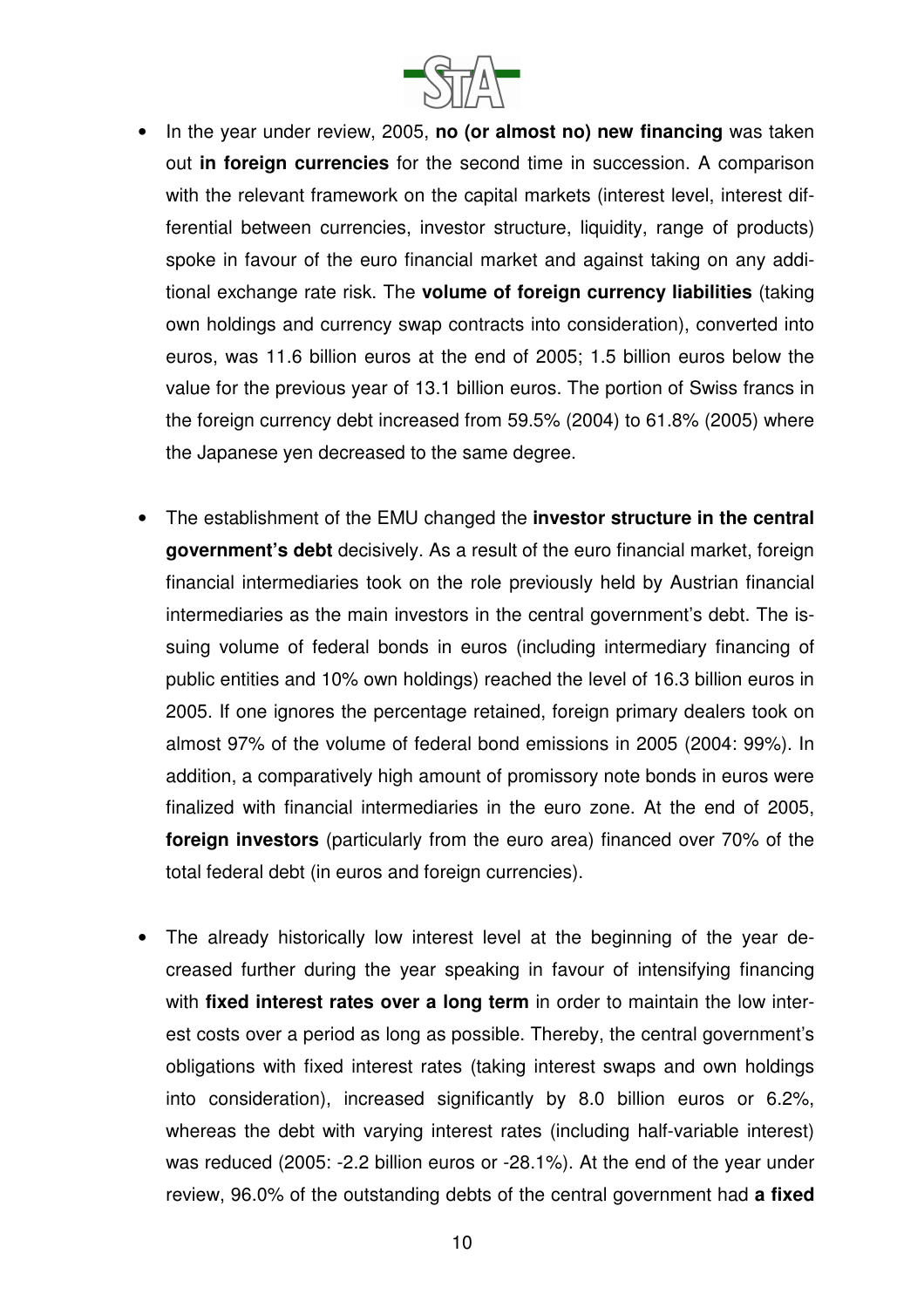

**interest rate** (2004: 94.2%). The **average remaining time to maturity** was 7.6 years at the end of 2005 or 1.2 years above the value of the previous year.

- In spite of an increase in the time to maturity of 1.2 years, the average **nominal interest rate** of the central government's debt decreased from 4.8% (end of 2004) to 4.6% (end of 2005). The development was the result of substantial repayment of debt categories with a much higher nominal interest rate of up to 7.5%. In 2005, the market interest level was lower than in the previous year and this also supported this development. However, the interest level of the total debt of the central government, which is valid at any given time, has only a limited impact on the average nominal interest rate due to the high portion of the debt with fixed interest rates and the use of linear bonds.
- **In the year under review, 2005**, the expenditure component **"interest costs"** for the debt increased markedly when compared with the previous year (2005: +0.43 billion euros; 2004: +0.06 billion euros). This is a reflection of the central government's remission of claims on intermediary financing of the public entities of the SCHIG (Railroad Infrastructure Company) and the OeBB (Austrian Federal Railways) which increased the interest payments of the central government by around 275 million euros. The additional interest resulting from the central government's net deficit in 2005 could be partially compensated for by the fact that a large number of debt categories with higher nominal interest rates than is currently the case became due and new financing was taken out at a lower market interest rate. If one includes **miscellaneous expenditures**, the costs for the **debt totalled** 6.47 billion euros in 2005 (2004: 6.23 billion euros). In 2005, the budgetary component "miscellaneous expenditure" was, once again, lower than "miscellaneous revenue".
- If one compares the interest costs for the central government's debt with national key figures, it can be seen, on the one hand, that the **interest payments** for the debt represent a significant expenditure item for the national government but, on the other hand, the burden on the budget has, in general, decreased in recent years. In 2005, the **interest-to-GDP ratio** stabilized at 2.6% of the GDP. As a result of the taxation reform 2004/2005, the **interest-**